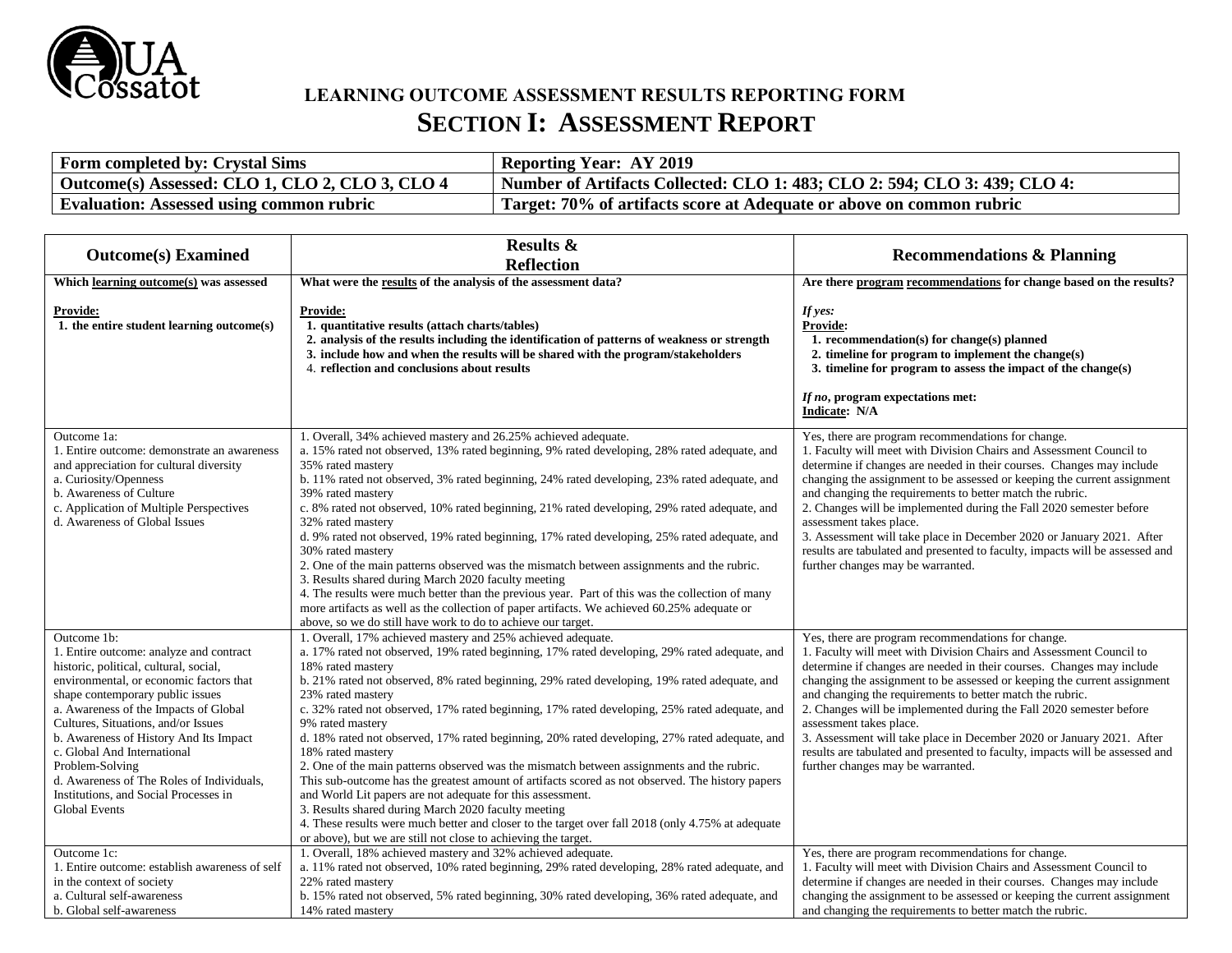

|                                                 | 2. There is still some mismatch between assignments and the rubric, with Music and World Lit  | 2. Changes will be implemented during the Fall 2020 semester before          |
|-------------------------------------------------|-----------------------------------------------------------------------------------------------|------------------------------------------------------------------------------|
|                                                 | assignments assessing at the not observed level.                                              | assessment takes place.                                                      |
|                                                 | 3. Results shared during March 2020 faculty meeting                                           | 3. Assessment will take place in December 2020 or January 2021. After        |
|                                                 |                                                                                               |                                                                              |
|                                                 | 4. The results were much better, with 50% achieving adequate or higher, although we are still | results are tabulated and presented to faculty, impacts will be assessed and |
|                                                 | 20% below our target.                                                                         | further changes may be warranted.                                            |
| Outcome 1d:                                     | 1. Overall, 13% achieved mastery and 22% achieved adequate.                                   | Yes, there are program recommendations for change.                           |
| 1. Entire outcome: acknowledge personal         | a. 49% rated not observed, 10% rated beginning, 10% rated developing, 20% rated adequate, and | 1. Faculty will meet with Division Chairs and Assessment Council to          |
| needs for health, fitness, and safety           | 11% rated mastery                                                                             | determine if changes are needed in their courses. Changes may include        |
| a. Application of safety precautions            | b. 42% rated not observed, 11% rated beginning, 8% rated developing, 24% rated adequate, and  | changing the assignment to be assessed or keeping the current assignment     |
| b. Recognition of the potential consequences    | 15% rated mastery                                                                             | and changing the requirements to better match the rubric.                    |
| of personal choices                             | 2. The percentages of not observed assessments was higher this time than last. Some of the    | 2. Changes will be implemented during the Fall 2020 semester before          |
|                                                 | assignments that were selected for this outcome do not allow for observation of safety        | assessment takes place.                                                      |
|                                                 | precautions. Many of the assignments are from the skilled and technical sciences, and         | 3. Assessment will take place in December 2020 or January 2021. After        |
|                                                 | accreditation rules do not allow the sharing of test results.                                 | results are tabulated and presented to faculty, impacts will be assessed and |
|                                                 |                                                                                               |                                                                              |
|                                                 | 3. Results shared during March 2020 faculty meeting                                           | further changes may be warranted.                                            |
|                                                 | 4. Make sure to save and assess the paper artifacts.                                          |                                                                              |
| Outcome 1e:                                     | 1. Overall, 16.33% achieved mastery and 39.33% achieved adequate.                             | Yes, there are program recommendations for change.                           |
|                                                 |                                                                                               |                                                                              |
| 1. Entire outcome: exemplify                    | a. 17% rated not observed, 10% rated beginning, 16% rated developing, 44% rated adequate, and | 1. Faculty will meet with Division Chairs and Assessment Council to          |
| integrity, ethical behavior, and                | 13% rated mastery                                                                             | determine if changes are needed in their courses. Changes may include        |
| social responsibility in academic,              | b. 21% rated not observed, 5% rated beginning, 12% rated developing, 39% rated adequate, and  | changing the assignment to be assessed or keeping the current assignment     |
| vocational, and personal pursuits               | 23% rated mastery                                                                             | and changing the requirements to better match the rubric.                    |
| a. Logical, well-balanced decision-making       | c. 23% rated not observed, 10% rated beginning, 19% rated developing, 35% rated adequate, and | 2. Changes will be implemented during the Fall 2020 semester before          |
| b. Assumption of responsibility                 | 13% rated mastery                                                                             | assessment takes place.                                                      |
| c. Ethical issue recognition                    | 2. Not observed percentages were higher and mastery percentages were lower.                   | 3. Assessment will take place in December 2020 or January 2021. After        |
|                                                 | 3. Results shared during March 2020 faculty meeting                                           | results are tabulated and presented to faculty, impacts will be assessed and |
|                                                 | 4. Results for mastery were worse, although adequate did improve.                             | further changes may be warranted.                                            |
| Outcome 2a:                                     | Data pending assessment in May 2020                                                           | At this time, there are no changes planned in order to collect another       |
| 1. Entire outcome: select appropriate           |                                                                                               | semester of assessment data. After the assessment of spring 2020 artifacts,  |
| strategies to gather data suitable to a problem |                                                                                               | changes may be made.                                                         |
| or task                                         |                                                                                               |                                                                              |
| a. Covering the full scope of the problem/task  |                                                                                               |                                                                              |
| b. Choosing a strategy appropriate to the       |                                                                                               |                                                                              |
| problem/task                                    |                                                                                               |                                                                              |
|                                                 |                                                                                               |                                                                              |
| c. Implementing the strategy                    |                                                                                               |                                                                              |
| Outcome 2b:                                     | Data pending assessment in May 2020                                                           | At this time, there are no changes planned in order to collect another       |
| 1. Entire outcome: apply appropriate            |                                                                                               | semester of assessment data. After the assessment of spring 2020 artifacts,  |
| quantitative reasoning skills to solve          |                                                                                               | changes may be made.                                                         |
| problems                                        |                                                                                               |                                                                              |
| a. Knowing mathematical concepts                |                                                                                               |                                                                              |
| b. Communicating                                |                                                                                               |                                                                              |
| c. Evaluating whether a solution makes sense    |                                                                                               |                                                                              |
| Outcome 2c:                                     | Data pending assessment in May 2020                                                           | At this time, there are no changes planned in order to collect another       |
| 1. Entire outcome: interpret data, perform      |                                                                                               | semester of assessment data. After the assessment of spring 2020 artifacts,  |
| calculations, and analyze the validity of       |                                                                                               | changes may be made.                                                         |
| results                                         |                                                                                               |                                                                              |
| a. Drawing conclusions/inferences               |                                                                                               |                                                                              |
| b. Performing calculations                      |                                                                                               |                                                                              |
| c. Analyzing the validity of the results        |                                                                                               |                                                                              |
| Outcome 2d:                                     | Data pending assessment in May 2020                                                           | At this time, there are no changes planned in order to collect another       |
| 1. Entire outcome: identify information         |                                                                                               | semester of assessment data. After the assessment of spring 2020 artifacts,  |
| needed to clarify and solve problems/tasks      |                                                                                               | changes may be made.                                                         |
| a. Defining the task/problem                    |                                                                                               |                                                                              |
| b. Developing a plan                            |                                                                                               |                                                                              |
| c. Acquiring relevant and sufficient            |                                                                                               |                                                                              |
| information                                     |                                                                                               |                                                                              |
|                                                 |                                                                                               |                                                                              |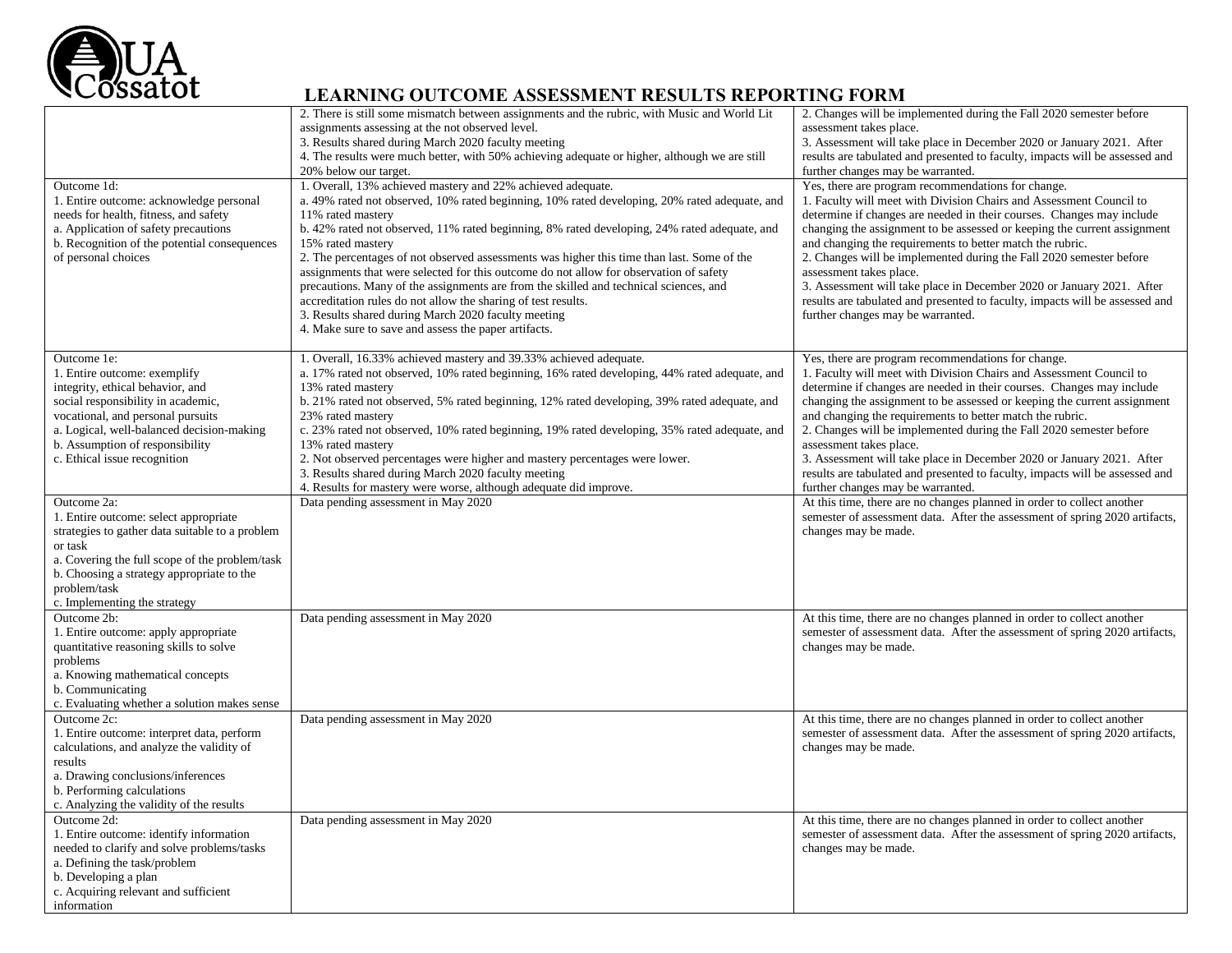

| Outcome 3a:                                     | 1. Overall, 42% achieved mastery and 26.67% achieved adequate.                               | At this time, there are no changes planned in order to collect another    |
|-------------------------------------------------|----------------------------------------------------------------------------------------------|---------------------------------------------------------------------------|
| 1. Entire outcome: evaluate information for     | a. 14% rated not observed, 7% rated beginning, 12% rated developing, 24% rated adequate, and | semester of assessment data. After the assessment of fall 2020 artifacts, |
| usefulness and validity                         | 43% rated mastery                                                                            | changes may be made.                                                      |
| a. Finding evidence that is useful for the task | b. 12% rated not observed, 7% rated beginning, 12% rated developing, 26% rated adequate, and |                                                                           |
| assigned                                        | 43% rated mastery                                                                            |                                                                           |
| b. Selecting reliable information to use for    | c. 14% rated not observed, 4% rated beginning, 12% rated developing, 30% rated adequate, and |                                                                           |
| task assigned                                   | 40% rated mastery                                                                            |                                                                           |
| c. Determining the validity of the information  | 2. We were very close to achieving our target. The assignments seemed to fit the rubric, and |                                                                           |
| for the task assigned                           | many of the instances of not observed were due to blank assignments that were submitted.     |                                                                           |
|                                                 | 3. Results shared during March 2020 faculty meeting                                          |                                                                           |
|                                                 | 4. Overall, we were pleased with these results and plan to wait another semester before any  |                                                                           |
|                                                 | changes are made.                                                                            |                                                                           |
| Outcome 3b:                                     | 1. Overall, 34.5% achieved mastery and 40.5% achieved adequate.                              | At this time, there are no changes planned in order to collect another    |
| 1. Entire outcome: apply scientific reasoning   | a. 3% rated not observed, 9% rated beginning, 14% rated developing, 41% rated adequate, and  | semester of assessment data. After the assessment of fall 2020 artifacts, |
| and processes in new and varied contexts        | 33% rated mastery                                                                            | changes may be made.                                                      |
| utilizing technology and real                   | b. 3% rated not observed, 8% rated beginning, 13% rated developing, 40% rated adequate, and  |                                                                           |
|                                                 |                                                                                              |                                                                           |
| world situations                                | 36% rated mastery                                                                            |                                                                           |
| a. Applying scientific reasoning                | 2. We exceeded our target percentage. No changes will be made.                               |                                                                           |
| b. Using scientific tools, technologies, and    | 3. Results shared during March 2020 faculty meeting                                          |                                                                           |
| real world situations                           | 4. We were very pleased with the results.                                                    |                                                                           |
| Outcome 3c:                                     | 1. Overall, 22.5% achieved mastery and 38% achieved adequate.                                | At this time, there are no changes planned in order to collect another    |
| 1. Entire outcome: examine issues by            | a. 16% rated not observed, 7% rated beginning, 18% rated developing, 38% rated adequate, and | semester of assessment data. After the assessment of fall 2020 artifacts, |
| identifying and challenging assumptions and     | 21% rated mastery                                                                            | changes may be made.                                                      |
| biases, including one's own, and by             | b. 17% rated not observed, 7% rated beginning, 14% rated developing, 38% rated adequate, and |                                                                           |
| distinguishing substantiated fact from          | 24% rated mastery                                                                            |                                                                           |
| opinion or misinformation                       | 2. Percentages were very close to target.                                                    |                                                                           |
| a. Identifying/challenging general              | 3. Results shared during March 2020 faculty meeting                                          |                                                                           |
| assumptions and biases                          | 4. No changes will be made at this time.                                                     |                                                                           |
| b. Distinguishing fact from opinion             |                                                                                              |                                                                           |
| Outcome 4a:                                     | Data pending assessment in May 2020                                                          | Data pending assessment in May 2020                                       |
| 1. Entire outcome: read for comprehension in    |                                                                                              |                                                                           |
| order to restate and summarize                  |                                                                                              |                                                                           |
| written information                             |                                                                                              |                                                                           |
| a. Select the appropriate reading material      |                                                                                              |                                                                           |
| b. Participates in discussion                   |                                                                                              |                                                                           |
| c. Summarize information in written form        |                                                                                              |                                                                           |
| Outcome 4b:                                     | Data pending assessment in May 2020                                                          | Data pending assessment in May 2020                                       |
| 1. Entire outcome: write clearly, concisely     |                                                                                              |                                                                           |
| and accurately                                  |                                                                                              |                                                                           |
| a. Grammar and spelling                         |                                                                                              |                                                                           |
| b. Sentence structure                           |                                                                                              |                                                                           |
| c. Content                                      |                                                                                              |                                                                           |
| d. Accuracy of Information                      |                                                                                              |                                                                           |
| Outcome 4c:                                     | Data pending assessment in May 2020                                                          | Data pending assessment in May 2020                                       |
| 1. Entire outcome: speak clearly and logically  |                                                                                              |                                                                           |
| and use appropriate non-verbal                  |                                                                                              |                                                                           |
| communication                                   |                                                                                              |                                                                           |
| a. Tone, inflection, and Vocal Clarity          |                                                                                              |                                                                           |
| b. length of presentation                       |                                                                                              |                                                                           |
| c. Organization                                 |                                                                                              |                                                                           |
| d. Non-verbal communication                     |                                                                                              |                                                                           |
| Outcome 4d:                                     | Data pending assessment in May 2020                                                          | Data pending assessment in May 2020                                       |
| 1. Entire outcome: listen for comprehension     |                                                                                              |                                                                           |
| in order to interpret and explain information   |                                                                                              |                                                                           |
| a. Participate in active listening              |                                                                                              |                                                                           |
| b. Summarize what is heard                      |                                                                                              |                                                                           |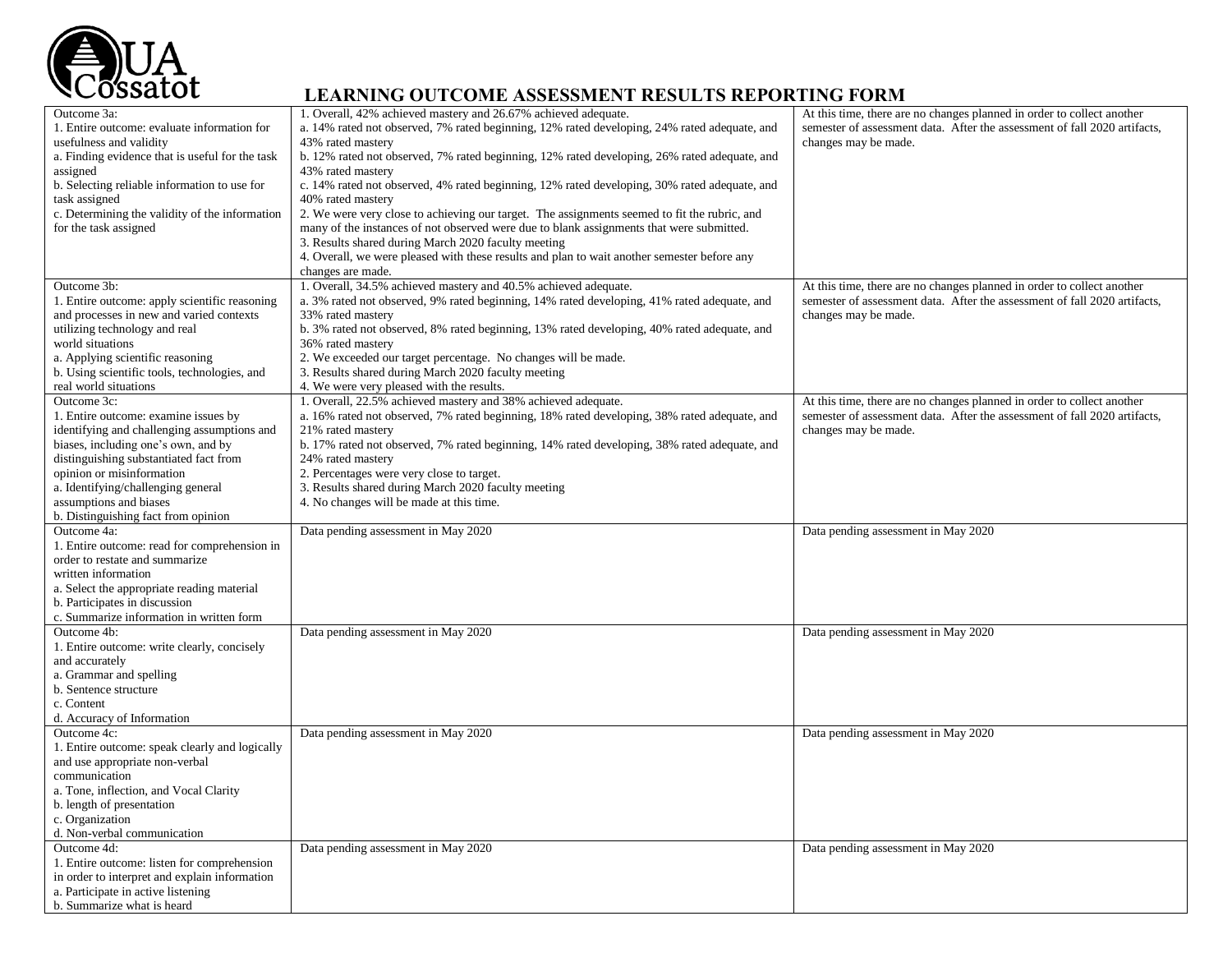

| <u>BBRITTING OVEVOLLOIDING INDILITETTI AUGUSTI SENE VIITING EVINIE</u> |                                     |                                     |  |
|------------------------------------------------------------------------|-------------------------------------|-------------------------------------|--|
| Outcome 4e:                                                            | Data pending assessment in May 2020 | Data pending assessment in May 2020 |  |
| 1. Entire outcome: organize information and                            |                                     |                                     |  |
| cite resources properly                                                |                                     |                                     |  |
| a. Organization of Written & Verbal                                    |                                     |                                     |  |
| communication                                                          |                                     |                                     |  |
| b. Works Cited is in correct format                                    |                                     |                                     |  |
|                                                                        |                                     |                                     |  |

## **RESULTS CHARTS OUTCOME 1:**

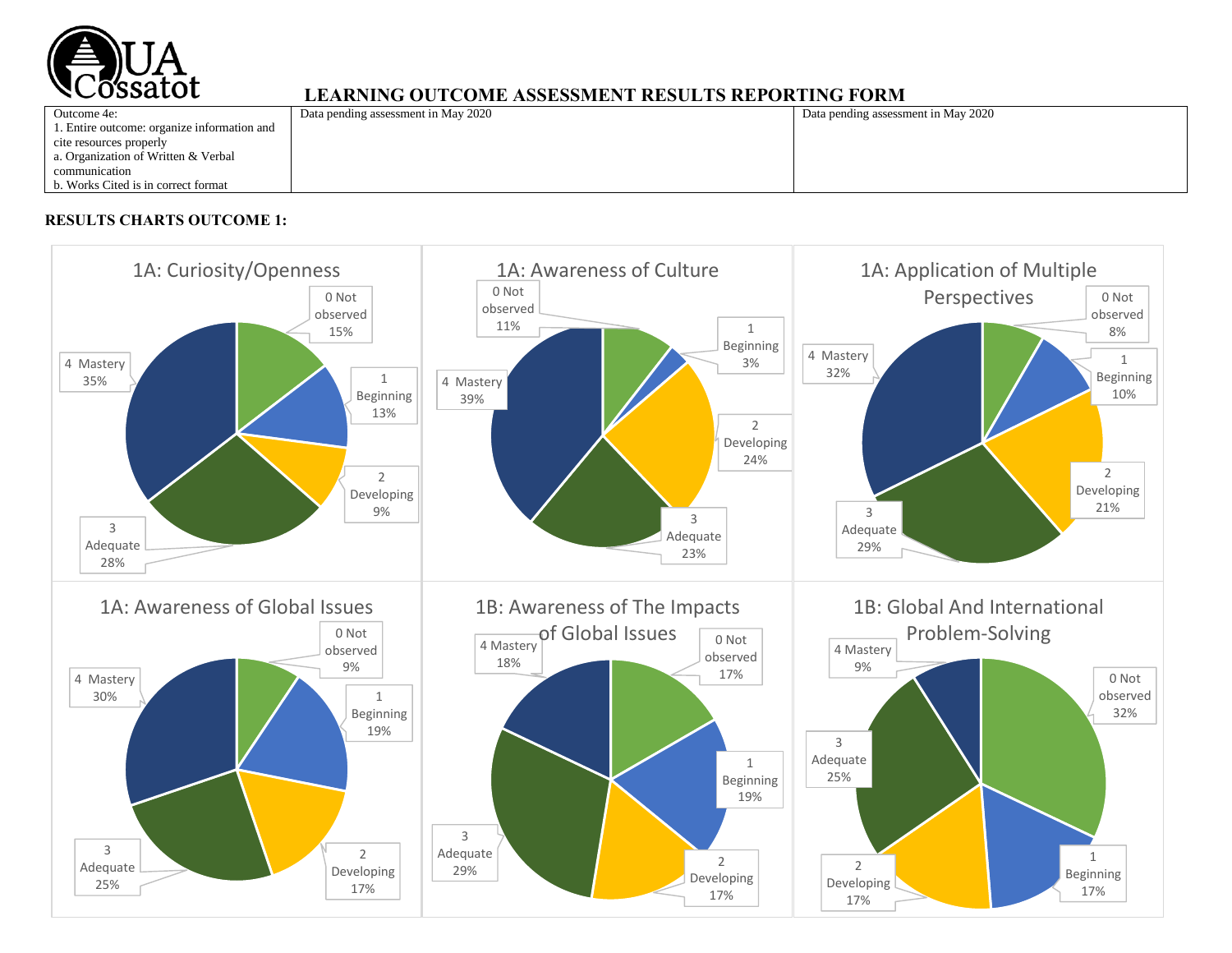

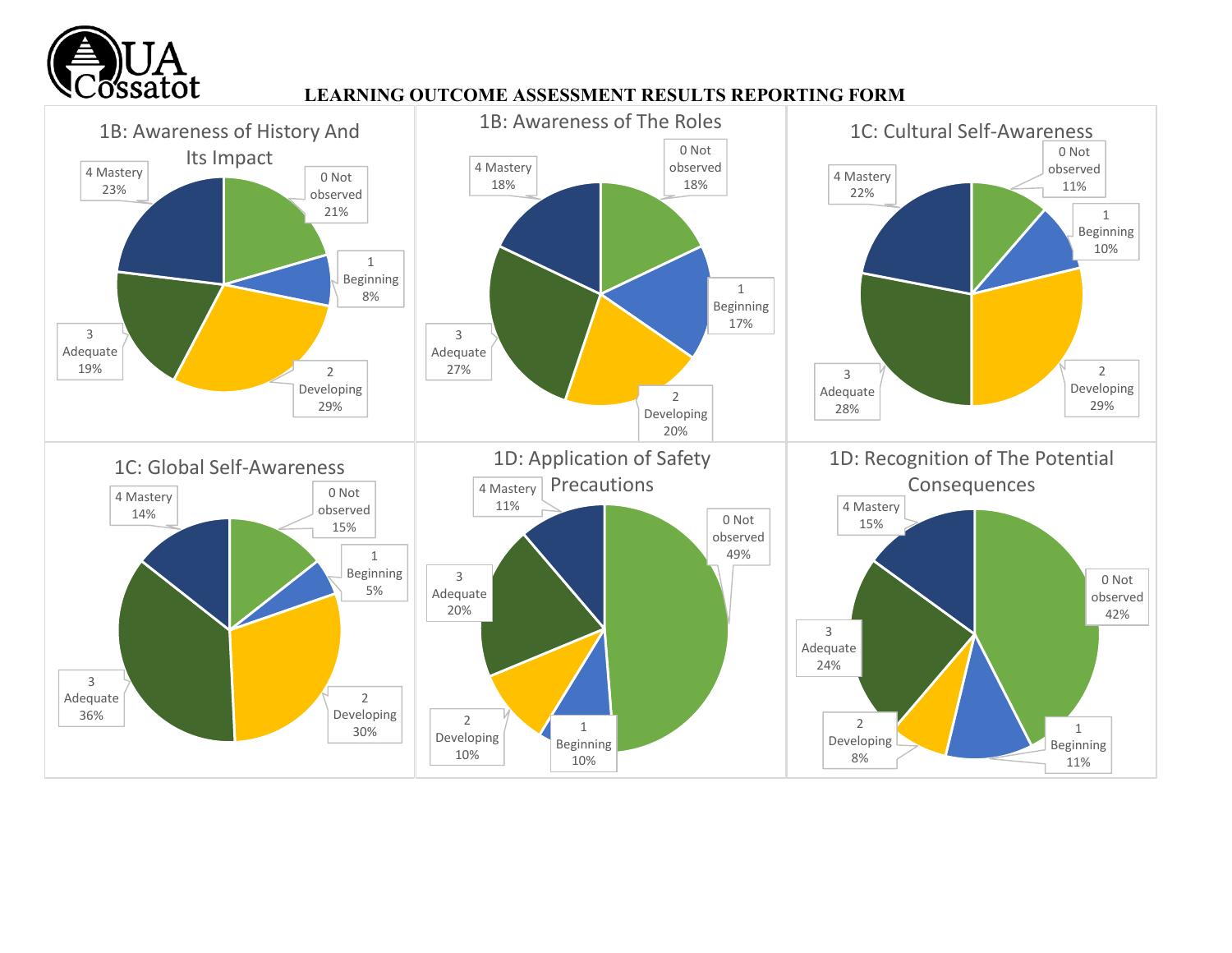



#### **RESULTS CHARTS OUTCOME 3:**